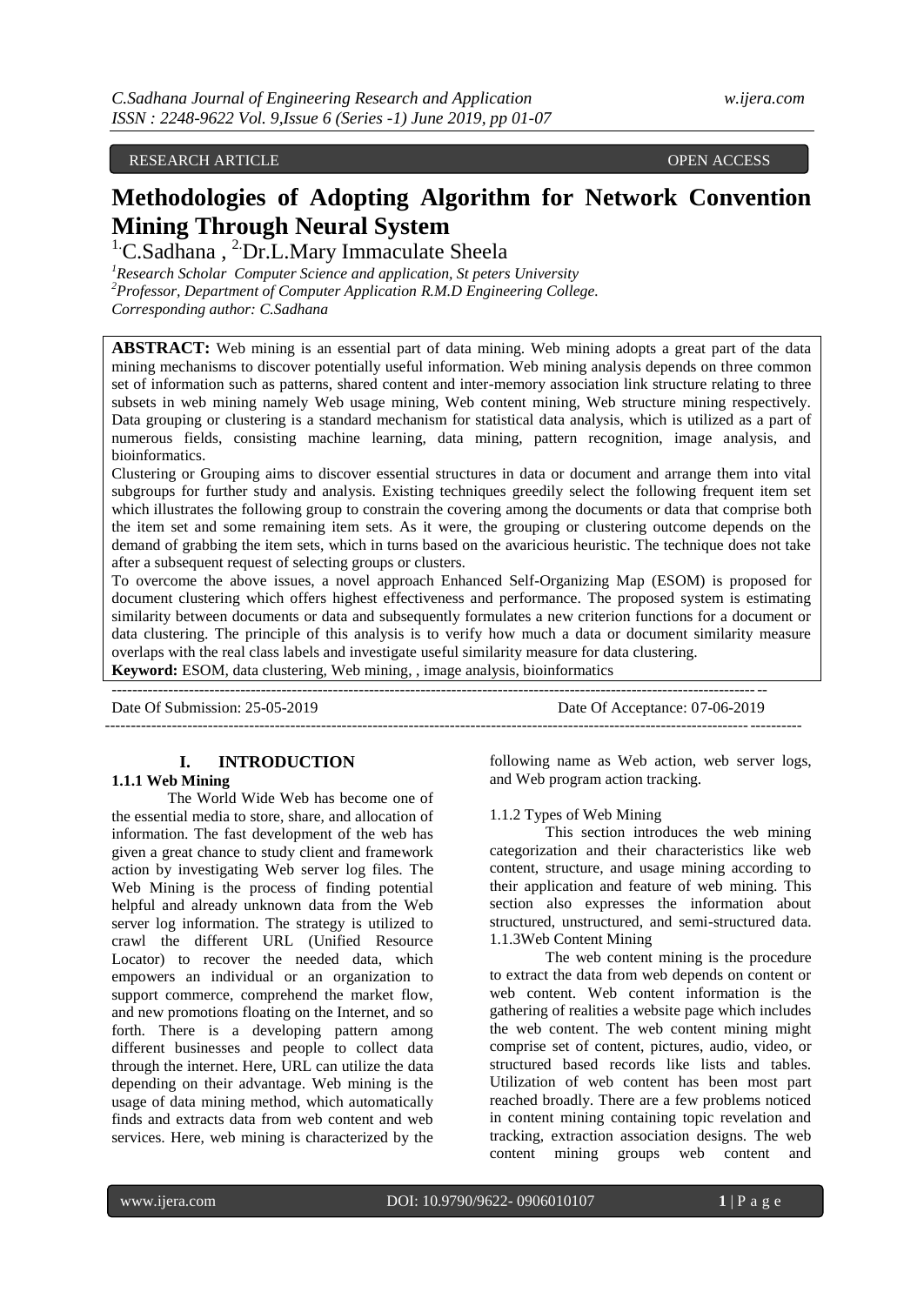characterize the website pages. There are numerous research works on web mining topic have drawn strongly on strategies designed in different areas, for instance, Information Retrieval (IR) and Natural Language Processing (NLP).

There is some previous important work to extract the information from pictures in the fields of picture preparing and PC vision. In any case, the application of web content mining has a few constraints. The objective of content web mining is to outline the categorization and clusters of web content. Content mining aim is to offer valuable and fascinating prototypes about client prerequisite and contribution behavior. The web content mining commonly focuses on the learning disclosure, which comprises conventional gatherings of content records, collections of multimedia files, for example, pictures, audios, and videos, which are embedded or connected to the Website pages. A portion of the essential web content mining schemes are as per the follows:-

- Unstructured Data Mining.
- Structured Data Mining
- Semi-Structured Data Mining
- Multimedia Data Mining

# **1.1.3.1 Unstructured Data Mining**

It is one of the schemes for web content mining which is unstructured and helps to group cluster the huge volume of textual information. A number of the web site pages are in the form of content. According to this data, the inquiry can, and it can be recovered from web or internet. The unstructured data mining isn't essential that recovered data should be simply important, it might be unknown data. Here, a few instruments examined to recover related data from web or internet.

#### **1.1.3.1.1 Textual Mining in Web Contents**

Text or content Mining is a sub-area of data mining method. Data recovery from Web pages, it is a challenging task.Since, it includes various tokens, which are needed to recognize that specific tokens.Here, large amount of tokens have several issues due to complexity in process. To overcome the accuracy issues, the appearance of current devices are there in particular as a Support Vector Machine, Decision trees the outcomes. Fig.1.2 illustrates the information disclosure process in content or text mining with web contents.



**Fig.1.2** Information Disclosure Process in Content or Text Mining With Web Contents

#### **1.2 Statement of the Problem**

Grouping aims to discover fundamental structures in data or document and categorize them into crucial subgroups for further study and investigation. Depending on the Hierarchical Clustering model, the use of Expectation-Maximization (EM) method in the Gaussian Mixture method entirely the constraints and generate the two sub-clusters consolidated when their cover is the biggest is described.

Previous methods avariciously pick the following frequent item set which represents the next group to limit the covering between the documents or data that include both the item set and some remaining item sets. As it were, the clustering outcome based about grabbing the item sets, which in turns relies upon the avaricious heuristic. The technique does not take after a subsequent request of selecting groups.

#### **1.3 Objective of the Study**

The primary objective of the proposed approach is to Enhanced Self Organization Map (ESOM) for enhancing the data or document similarities and clustering process of web usage log files. The ESOM algorithm is also reducing the dimensions of data or document, estimates the data or document similarity, and computes the number of clustering data or document using HTML (Hypertext Markup Language) or web log usage documents. The proposed method offers a reliable and effective solution for document similarity prediction and clustering process of web usage log files. The research objectives are as follows:

• To design anEnhanced Self Organization Map (ESOM) algorithm for improving data or document similarities and clustering process of web usage log files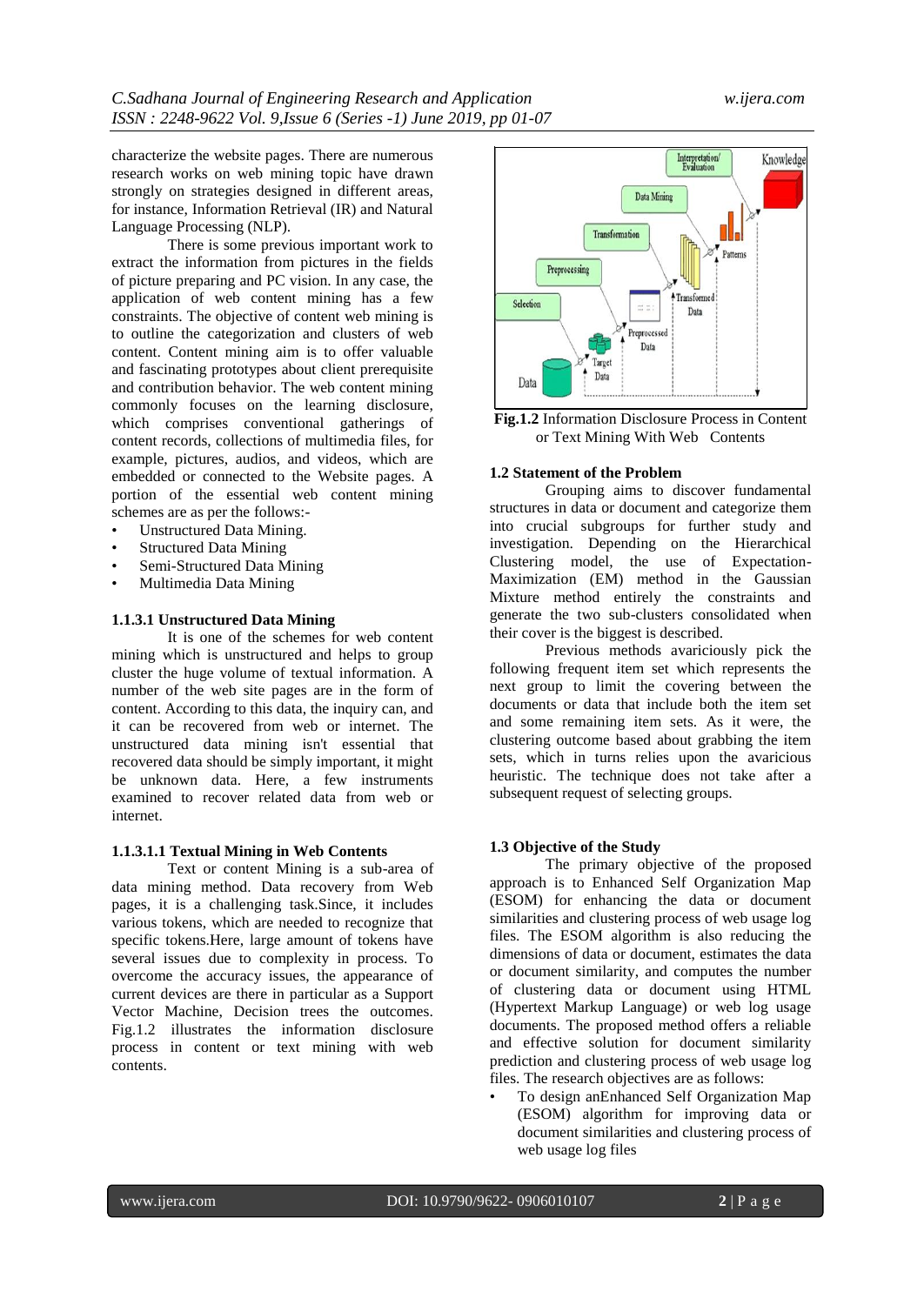- To preprocess web usage log files and to utilize clustering process.
- To estimate similarity between documents or data, and subsequently formulate new criterion functions for document or data clustering.
- To check how much a data or document similarity measure overlaps with the real class labels and investigate useful similarity measure for data clustering.
- To optimize ESOM neural network learning and improve the effectiveness of clustering and save computing time of clustering process.
- To reduce the Entropy (E) and enhance Fmeasure and Similarity compared than their previous methods.

#### **1.4 Methodologies of the Study**

The thesis introduces Enhanced Self Organization Map (ESOM) to improve document clustering and offers highest effectiveness and performance. The proposed system is estimating the similarity between documents or data and subsequently formulates new criterion functions for a document or data clustering. The principle of this analysis is to verify how much a data or document similarity measure overlaps with the real class labels and investigate useful similarity measure for data clustering. The ESOM algorithm is mainly focused on analyzing and generating usage of cluster overlapping phenomenon to plan clusterintegrating criteria. The system improves the effectiveness of clustering and saves computing time of clustering process.

# **II. ENHANCED SELF ORGANIZING MAP ALGORITHM**

In this chapter, a new system model named as Enhanced Self Organizing Map Algorithm (ESOM), according to its advantages and implementation part is presented in detail. Here, implementation of the model procedure is categorized into following sections namely: Pre-Processing of Document or Data, Web Content Extraction, Relevant Data or Document Identification, Cluster Formation, Formation of Histogram Document or Data Similarity Prediction and Enhanced Self-Organizing Map (ESOM) algorithm.

#### **2.1 System Architecture Of ESOM Algorithm**

The ESOM exhibits the step-by-step workflow procedure which improves clustering efficiency and data similarity. The methodology provides document clustering and offers highest effectiveness and performance. The proposed system is estimating similarity between documents

or data and subsequently formulates new criterion functions for a document or data clustering.

The principle of this analysis is to verify how much a data or document similarity measure overlaps with the real class labels and investigate useful similarity measure for data clustering. The ESOM is mainly focused on analyzing and<br>generating usage of cluster overlapping generating usage of cluster overlapping phenomenon to plan cluster integrating criteria. The system improves the effectiveness of clustering and saves computing time of clustering process.

#### **2.1.1 Pre-processing of document or data**

The primary objective of pre-processing step is improving the quality of features and minimizes the complexity of mining process at the similar time. The pre-processing stage is reading the input weblog usage document and its partition into elements such as tokens, phrases, attributes, etc. The weblog document structure is illustrated as a graphical model.

The frequency of every measure the weblog document features and weights, and it removes non-informative features such as numbers, stops words and special characters. The preprocessing step also utilized for weighting the weblog usage documents and their similarities. The pre-processing of data contains tokenization, stop words removal and stemming processes. Fig.2.1shows the data pre-processing steps.

#### **2.1.1.1 Meta-Tokenization**

Meta-Tokenization is the way of breaking a flow of content into words, expressions, symbols, images, or other significant components called meta-tokens.The objective of the meta-tokenization is the investigation of the strings in a sentence. The list of meta-tokens progresses input for additionally preparing, for example, parsing, or text mining. Tokenization is helpful both in linguistics (where it is a type of content division), and software engineering, where it elements of the lexical examination.

Textual information is just a block of characters at the beginning. All procedures in data recovery require the expressions of the data collection. Subsequently, the prerequisite for a parser is a meta-tokenization of web log usage documents. This may sound inconsequential, as the content is already stored in machinecomprehensible formats. A few issues are still left, similar to the elimination of punctuation marks. Different characters like brackets, hyphens, and so on require processing too. Besides, meta-tokenizer can provide for reliability in the web log usage documents. The primary utilization of meta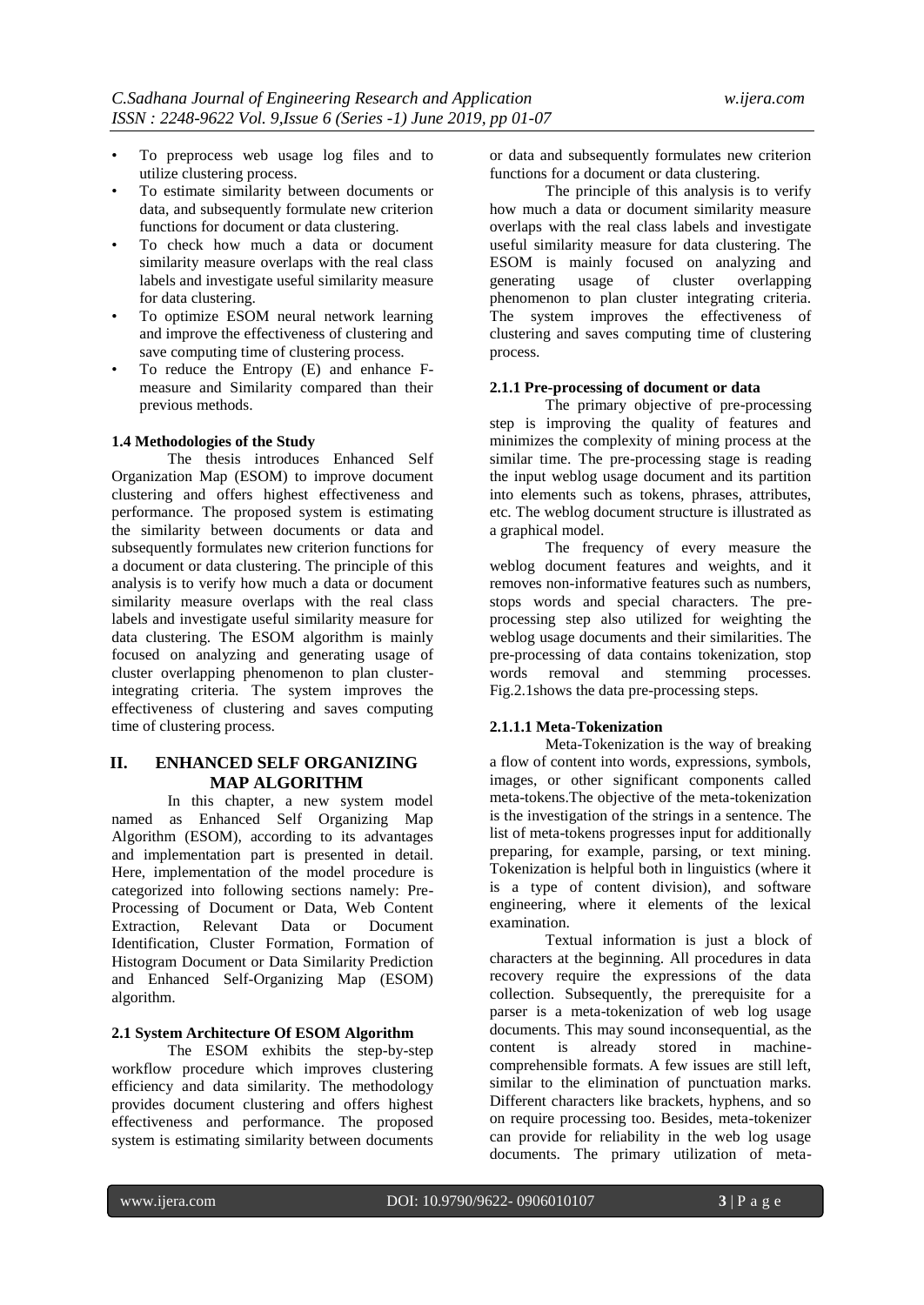tokenization recognizes the essential keywords. The irregularity can be a unique number and time formats. Other issues are abbreviations and acronyms, which must be changed into a standard form.

#### **2.1.1.2 Eliminating Stop words**

Numerous words in web log usage documents repeat very recurrently, however, are trivial as they are utilized to combine words in a sentence. The web log usage document word is usually comprehended that stop words do not add to the specific context or word of textual documents. Because of their high recurrence of the event, their occurrence in content mining presents an obstacle in understanding the substance of the web log usage documents.

### **2.1.3 Cluster Formation**

Clustering is a separation of data or document into groups of similar entities. Representing the data or document through the smaller amount of clusters radically drops specific fine details, but accomplishes simplification. The same data or documents are grouped jointly in a cluster if their cosine data or document similarity computation is less than a particular threshold. Clusters formed by considering the similarity of the documents. Fig.3.6 exhibits the cluster formation of HTML or Web log usage documents.

# **2.4 Proposed Summary**

The system has highly concentrated on similarity between documents or data and subsequently formulates new criterion functions for a document or data clustering. The principle of this analysis is to verify how much a data or document similarity measure overlaps with the real class labels and investigate useful similarity measure for data clustering. Hence, the proposed design explains the diagrammatic representation of the following data. The developer to get a clear concept of the logical and the analytical view of the proposed ESOM method to be utilized in the realtime applications utilizes the design. The research study addresses the result and discussion along with a comparative analysis of proposed ESOM mechanism.

# **III. RESULTS AND DISCUSSION**

3.1 ESOM Algorithms

3.1.1 Programming Environment

The ESOM methodology deployed in programming environment. The JAVA programming environment. The implementation of the ESOM method is deployed on a laptop with Intel Dual Core Processor (1.836 Hz), 2Gigabyte memory, and Window 7 Ultimate

system. The ESOM methodology is implemented with the Java Development Kit (JDK) 1.8 JAVA (with JDK 1.8) [102] and the NetBeans 8.0 development environment. The Proposed methodology is estimated with three kinds of clusters such as 3 clusters, 4 clusters, and 5 clusters data.

# 3.1.1.1 JAVA

The Java programming language is a highlevel programming language that can be characterized by all of the following buzzwords like Simple, Architecture neutral, Object-oriented, Portable, Distributed, High performance, Interpreted, Multithreaded, Robust, DynamicandSecure. The Java programming language is an extraordinary language in which a program is both compiled and interpreted. At first, it transfers a program into a middle-level language called Java byte codes in which the interpreter interprets the platform of independent source code with the programming compiler. The interpreter parses and runs each Java byte code instruction on the computer. Compilation process starts when interpretation occurs each time the program is executed.

Every Java interpreter, whether it is a development tool or it comes with java web browser. A web browser can be run with applets, is an implementation of the Java Virtual Machine (JVM). Java byte codes assist in constructing write once, anywhere possibilities. JVM can compile the program into byte codes on any platform that has a Java compiler. The byte codes can be run any java implemented Virtual Machine (VM) environment.

In details, it means that as long as a computer has a Java virtual machine. The same program is written in the Java programming language can run on Windows 2000, a Solaris workstation, or on an iMac. The Java Application Programming Interface (Java API) has introduced in java through a virtual machine. The Java API is bone of java platform, which is ported to many hardware-based platforms. The Java API has the large collection of a built software component, which produces many useful capabilities, such as Graphical User Interface.

# **3.2.2 F-Measure**

The F-measure is a collection of precision and recall, here assumed to clustering estimation purposes. Precision (i, j) is the proportion of the amount of related weblog usage documents or data to the entire number of weblog usage documents recovered by  $j<sup>th</sup>$  cluster belongs to  $i<sup>th</sup>$  class for an inquiry. Recall (i, j) is the proportion of the amount of related weblog usage documents or data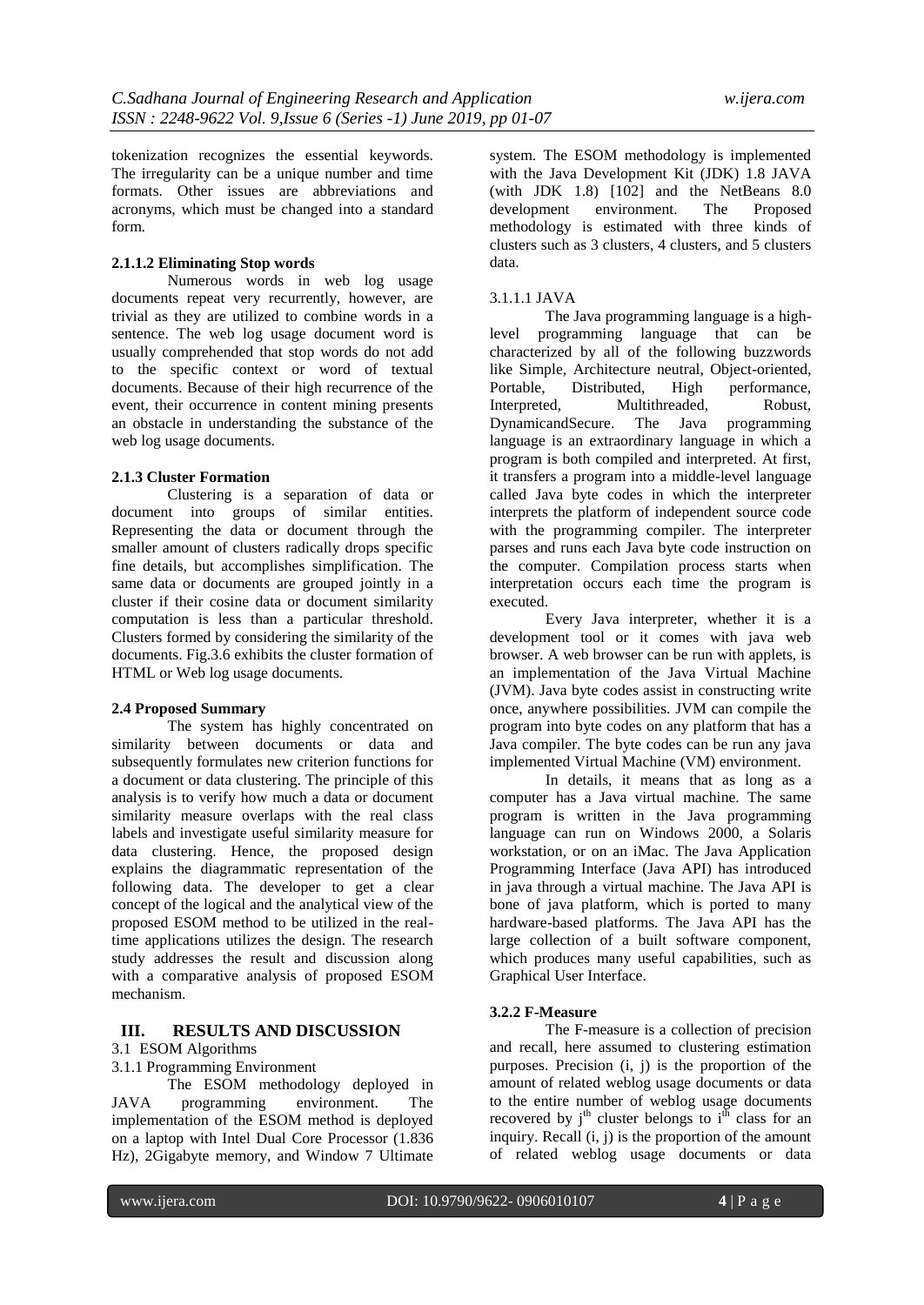retrieved by  $i<sup>th</sup>$  cluster belongs to  $i<sup>th</sup>$  class for a query to the whole amount of related weblog usage documents or data in the total aggregation. The proposed method is described as a mathematical model for F-measure in equation (4.2). F-measure (F-m) is evaluated as:

$$
F - m = \frac{1}{n} \sum_{i}^{k} \frac{n_i}{\max_j F(i, j)}
$$
  
(3.1)  

$$
F(i, j) = \frac{2 * \text{Re call}(i, j) * \text{Precision}(i, j)}{\text{Precision}(i, j) + \text{Re call}(i, j)}
$$

Where  $F(i, j)$  is every single cluster and  $n_i$  is the total number of weblog usage document for  $i<sup>th</sup>$ class. A higher value of F-measure specifies better clustering for weblog usage document or data.

#### **3.2.3 Similarity**

In the absence of a few external data such as class tokens, the cohesiveness of clusters can be utilized to compute cluster similarity of weblog usage documents or data. The cluster cohesiveness computation is utilized the weighted similarity of the internal cluster similarity of weblog usage documents or data. The proposed methodology is defined as a mathematical model for data similarity or document similarity in equation (4.3). The similarity (S) is estimated as:

# *NumberofDocuments NumberofMatchingdocumentsordata S* (3.2)

Where  $F(i, j)$  is every single cluster and  $n_i$  is the total number of weblog usage document for  $i<sup>th</sup>$ class. A higher value of F-measure specifies better clustering for weblog usage document or data.

## **IV. STATISTICAL ANALYSIS OF HTML OR WEB LOG USAGE DOCUMENTS**

To vast numbers of web users the phrase "relevant ranked search outcomes" is a mystery. A better phrase may have been "statistically significant query results." Adopting such a strategy, the application of statistical investigation against strings has its data recovery benefits over straight Boolean logic. For instance, table 4.1 shows the three HTML documents or web log usage documents comprising of various strings.

| <b>Documents having specific String</b>  |                                          |                                          |
|------------------------------------------|------------------------------------------|------------------------------------------|
| Web<br>Log<br><b>Usage</b><br>Document 1 | Web<br>Log<br><b>Usage</b><br>Document 2 | Web<br>Log<br><b>Usage</b><br>Document 3 |
| <b>String</b>                            | String                                   | String                                   |
| Airplane                                 | book                                     | Building                                 |
| Blue                                     | car                                      | Car                                      |
| Chair                                    | chair                                    | Carpet                                   |
| Computer                                 | justice                                  | Ceiling                                  |
| Forest                                   | milton                                   | chair                                    |
| justice                                  | newton                                   | cleaning                                 |
| Love                                     | pond                                     | justice                                  |
| Might                                    | rose                                     | libraries                                |
| Perl                                     | shakespeare                              | newton                                   |
| Rose                                     | slavery                                  | perl                                     |

Shoe hesis rose

Thesis truck science

**Table 4.1: HTML or Web Log Usage** 

A search for "rose" against the corpus will revisit three hits, yet which one should begin reading from the latest HTML or web log usage file. The HTML or web log usage document is used by a specific author or in a specific format. Still, the corpus comprised 2,000,000 HTML or web log usage document and a search for "rose" restored an unimportant 100 the issue would remain. Which ones would it be a good idea for us to invest our significant time in accessing? Sure, it could limit our search in any quantity of ways. However except we are doing a known string search it is very likely the search outcomes will return more than to utilize and data proficiency skills will go up until this point. Ranked search outcomes, a list of hits depend on phrase weighting has proven to be a successful method for addressing this issue. All it needs is the application of fundamental arithmetic against the HTML or web log usage documents being searched.

#### **4..1 Measurement of Document or Data Similarity**

A critical factor in the accomplishment of any grouping or clustering algorithm is the similarity measurement received by the algorithm. With a specific end goal of group similar HTML or web log usage document phrases, proximity metric must be utilized to discover which groups (or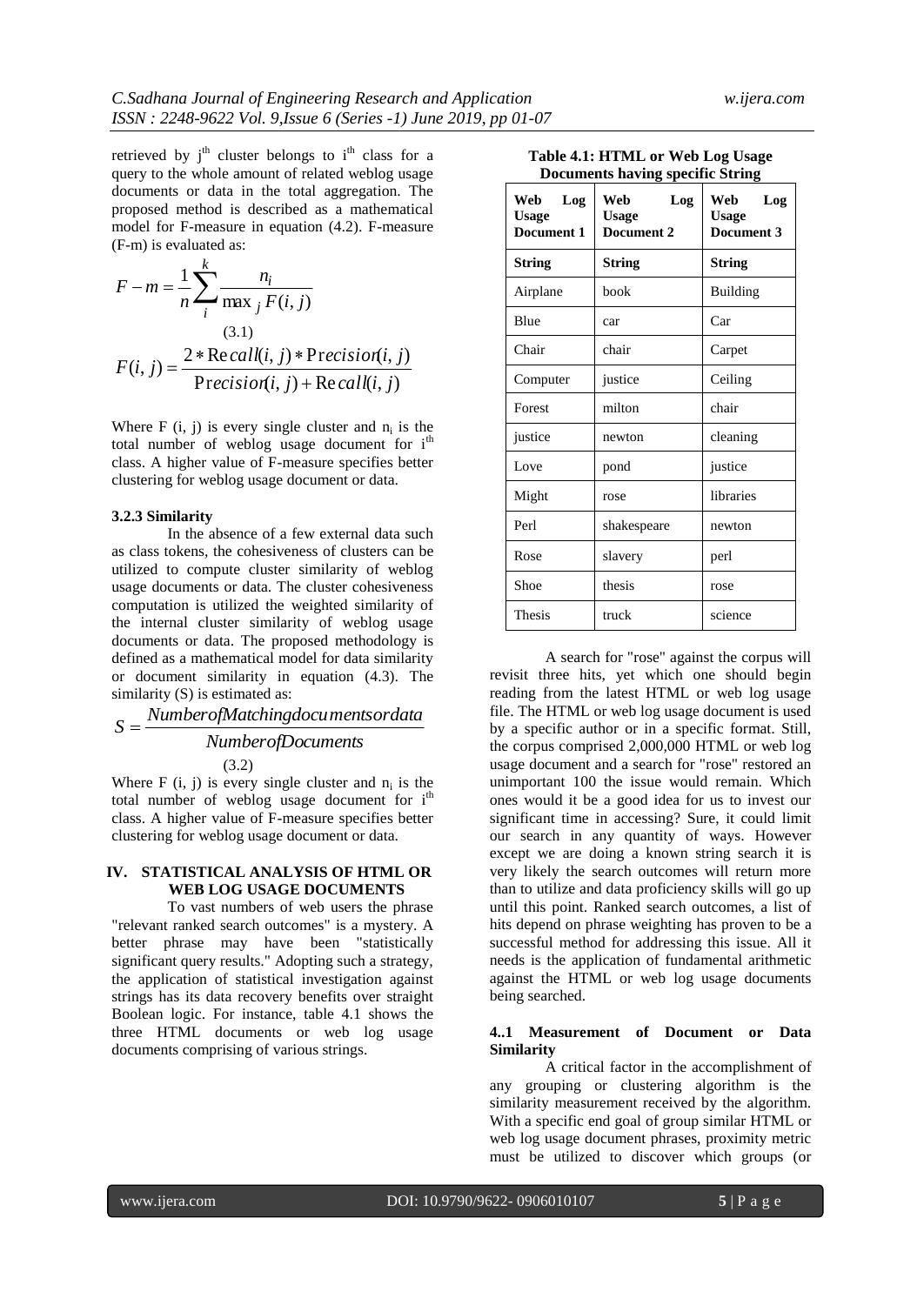clusters) are similar. There is an extensive number of similarity measurements announced in the literature. The idea of similarity is essential in approximately every logical field.

For instance, in arithmetic, geometric strategies for evaluating similarity are utilized as a part of investigations of similarity and homothety within related fields, for example, trigonometry. Topological techniques are connected in fields, for example, semantics. Graph hypothesis is broadly utilized for evaluating cladistic similarities in scientific categorization. The fuzzy set hypothesis has also designed its particular measurements of similarity, which discover application in regions, for example, management, medication, and meteorology. A vital issue in atomic biology is to estimate the sequence similarity sets of proteins.

An analysis or even a listing of the considerable number of utilizes of similarity is not possible. Rather, the perceived similarity is focused on. The degree to which individuals perceive two HTML or web log usage documents as similar generally influences their rational idea and behavior. Negotiations among politicians or commercial administrators might be seen as a procedure of data gathering and evaluation of the similarity of hypothesized and genuine motivators. The valuation for a fine fragrance can be comprehended similarly. The similarity is a core component in accomplishing a comprehension of factors that motivate behavior and mediate influence.

Naturally, similarity has additionally assumed a primarily significant part in psychological experimentations and hypothesizes. For instance, in numerous testing's, individuals are requested to create direct or indirect judgments about the similarity of sets of HTML or web log usage documents. A variety of experimentation mechanisms are utilized in these investigations. Yet, the most widely recognized are to ask HTML or web log usage documents whether the phrases are the similar or different, or to request that they create a number, between 1 and 7, that matches their sentiments about how similar the HTML or web log usage document phrases appear (e.g., with 1 meaning dissimilar and 7 meaning fundamentally very similar).

The idea of similarity also plays a critical however less direct part in the modeling of numerous other psychological tasks. This is particularly valid in hypotheses of the detection, identification, and classification of HTML or web log usage documents, where a general assumption is that the more significant the similarity among a couple of HTML or web log usage document phrases, the more probable one will be mistaken for

the other. Similarity also plays a vital part in the modeling of preference and preferring for HTML or web log usage document phrases.

### **4.2 Simulation Results**

The ESOM algorithm is computed with the previous approach; namely, K-means discussed by Karol et al., 2013 allocates every point to the cluster whose center (also called centroid) is closest. The centroid is the average of the considerable number of points in the clustering. The centroid is coordinates are the arithmetical mean for every measurement independently over all the points in the group or cluster. However, it does not yield a similar outcome with every run, because of the subsequent clusters based on the initial random tasks. The task reduces intra-group variation, however, does not guarantee that the outcome has a worldwide smallest amount of variation.

# **V. CONCLUSIONS AND SCOPE FOR FURTHER STUDY**

### **5.1 Conclusions**

An Enhanced Self-Organizing Map (ESOM) algorithm presented for the document for data similarity, reduced the dimensions of data, and computed the number of clustering document or data utilizing weblog usage files. The algorithm has improved the effectiveness of clustering and saved computation time of clustering process. The ESOM algorithm offered to plot similarities of document or data by grouping the similar data items in one or two dimensions. The ESOM algorithm was automatically (self-organizing) clustered the documents or data for large scale of data. The ESOM clustering process groupedthe data over various levels by generating a cluster tree. The ESOM method identified the document or data similarities among each pair of vectors in the clustering process.

# **5.2 Scope for Further Study**

During the research work, several potential ways of future research were identified. In future, this research work can be extended with document or data similarity prediction for the pdf, text, and word documents, etc. Choosing distinctive dimensional space and recurrence levels prompts to diverse precision rate in the grouping or grouping outcomes. How to extract the most effective features sensibly will be examined in future work. In future, it is planned to illustrate the ESOM algorithm depends on MapReduce mode, which can manage with a vast amount of datasets with a massive amount of hubs on Hadoop platform.